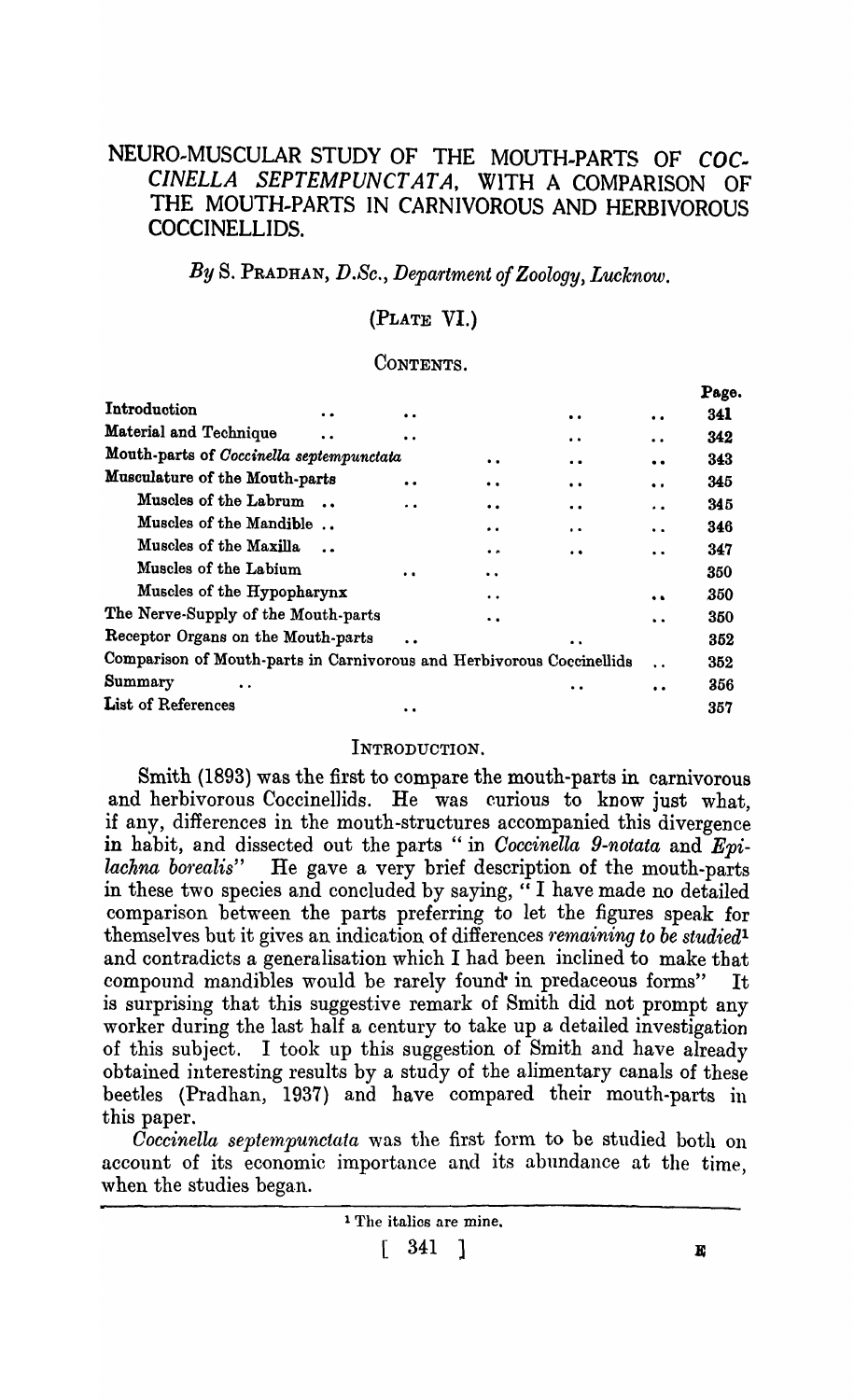The first important result in the study of the mouth-parts of this species was the discovery of well-developed labial glands, a short note on which has already been published (Pradhan, 1937). Encouraged by this result I worked out all the structures associated with the mouthparts, *i.e.,* muscles, nerves and glands. The present paper embodies the results of my studies of the neuro-muscular system of the mouthparts, the work on glands having been incorporated in a separate paper on account of their special importance.

The studies incorporated herein have been carried out under the direct guidance and supervision of Prof. K. N. Bahl. His helpful criticism throughout, painstaking correction of manuscripts, and in short his constant watchful interest in the progress of this work have been indispensable for these investigations. It has also been my privilege to receive valuable instructions, criticism and help from Dr. H. S. Pruthi, Imperial Entomologist to the Government of India. I am greatly indebted to Mr. M. L. Bhatia, University Lecturer in Zoology, who has always been ungrudgingly ready to help me in various ways.

My appreciative thanks are due to the University of Lucknow for encouragement in the form of a research fellowship during the course of these investigations.

#### MATERIAL AND TECHNIQUE.

The insects used during these studies were either brought fresh from the fields or reared in the laboratory, the species which were kept in the laboratory for fairly long periods being  $\bar{E}$ . *indica*,  $E$ . *vingintioctopunctata, O. septempunctata,* and *Ohilomenes sexmaculata.* The former two of these species were fed on the solanaceous and cucurbitaceous leaves while the latter two flourished well on every available species of aphids.

The points worthy of mention in the technique employed during these studies are as follows  $:$   $-$ 

Free-hand sections. The strong chitin of the head-capsule of these beetles offers almost insurmountable difficulties in getting microtome sections. In order to get over this difficulty I began trying to cut freehand sections of the ordinary paraffin blocks which were prepared exactly as if they were to be sectioned with a microtome. After a little practice I could get fairly good sections for anatomical studies. Further treatment of these sections was as in the case of microtome sections, although sometimes they were not fixed to the slide but treated further in a watch glass with much advantage. With these modifications the study of the internal structure of the hard head of these beetles became fairly easy.

*Bleaching of chitin.-Strongly* sclerotised and densely pigmented structures like the mandibles ordinarily do not show any of their internal structures. In order to examine the interior of such structures I have been bleaching the whole head of these beetles in Hydrogen peroxide. By this treatment the opaque chitin becomes almost transparent and the soft structures inside not only remain absolutely undamaged but begin to take specially brilliant stain with Borax carmine.

*Dissection of muscles and nerves*.—For the dissection of muscles and nerves of the mouth-parts I have used specimens which have been kept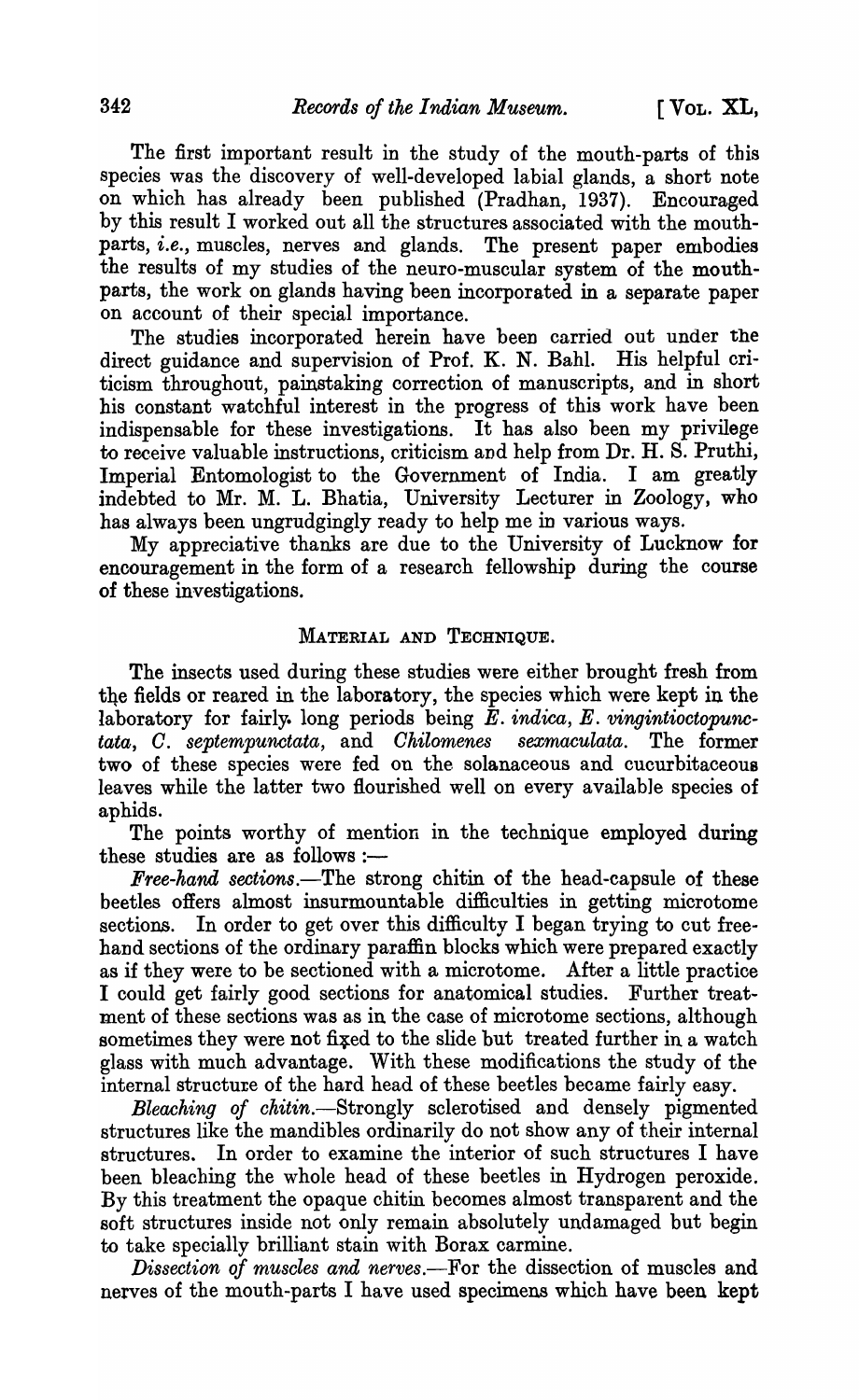or more.

in 90 per cent. alcohol for some months. These specimens become specially suitable for dissection after soaking in water for 12-24 hours

## MOUTH-PARTS OF *COCCINELLA SEPTEMPUNCTATA*.

The mouth-parts of *Coccinella septempunctata* include as usual: (1) an unpaired *labrum-epipharynx,* (2) a pair of *mandibles,* (3) a pair of *maxillae,* (4) an unpaired *labium,* and (5) an unpaired *hypopharynx.* 

Labrum-epipharynx.-As in other generalised insects, the labrumepipharynx in O. *septernpunctata* forms the anterior or the upper lip of the extra-oral cavity. It is transversely elongate as shown in Plate VI, figure 1 ; when cleared in KOH solution it looks like a hollow bag, continuous with the general haemocoel; its anterior or upper flap is comparatively much more chitinised and forms the labrum proper (lbr.), and is connected above with the clypeus; the posterior or the lower flap is quite membranous and forms the epipharynx which is continuous with the roof of the fore-gut. At the junction of the epipharynx with the fore-gut there is, on either side, a chitinised hookshaped structure called the *torma.* The labrum is densely fenestrated, the fenestrae (not shown) being distributed in irregular groups some of which lie at the bases of the long bristles. The bases of the bristles are comparatively less chitinised and appear like large fenestrae. The epipharynx, on the other hand, is comparatively smooth, there being only a few bristles along its anterior border and only a few about the middle of its surface.

*Mandibles.-These* are, as usual, the strongest of the mouth-parts (PI. VI, figs. 2 and 3). Each mandible is strongly chitinised and is hollow, with a more or less triangular basal part and a bifid hook-shaped pointed tip. One angle of the basal part is directed inwards and is situated adjacent to the oral orifice, while the other two point outwards, each of them bearing a condyle for articulation with the head-capsule. The posterior or the ventral of these two condyles *(co.)* is much stronger and larger and is much more chitinised than the anterior or dorsal condyle. A little *distal* to the inner angle of the base there are two pointed teeth  $(b. t.)$ , of which the antero-dorsal is distinctly larger than the posteroventral. Arising a little distally to the postero-ventral tooth is the *prostheca (prs.),* a very small and frail chitinous structure fringed mesially with minute bristles. When examined in refracted light, the mandibles show innumerable minute pores on their thick chitinous surface but there are no pores on the teeth, condyles, the rim of the basal openihg and the prostheca. A few bristles arise distally to the outer angles of the basal part and there are also a few on the inner angle of the base proximally to the basal teeth, where the chitin is rather membranous. There are two chitinised tendons (*md. abd.* and *md. add.*) associated with the mandibles for the attachment of the muscles; of these, the mesial one arises from the inner angle of the basal part, while the outer one arises between the two condyles. Thus the two condyles form the fulcrumline and the two tendons represent the points of application of forces in a lever-like arrangement. It is thus clear that the mesial arm of the lever is extremely long, while the outer one is extremely small.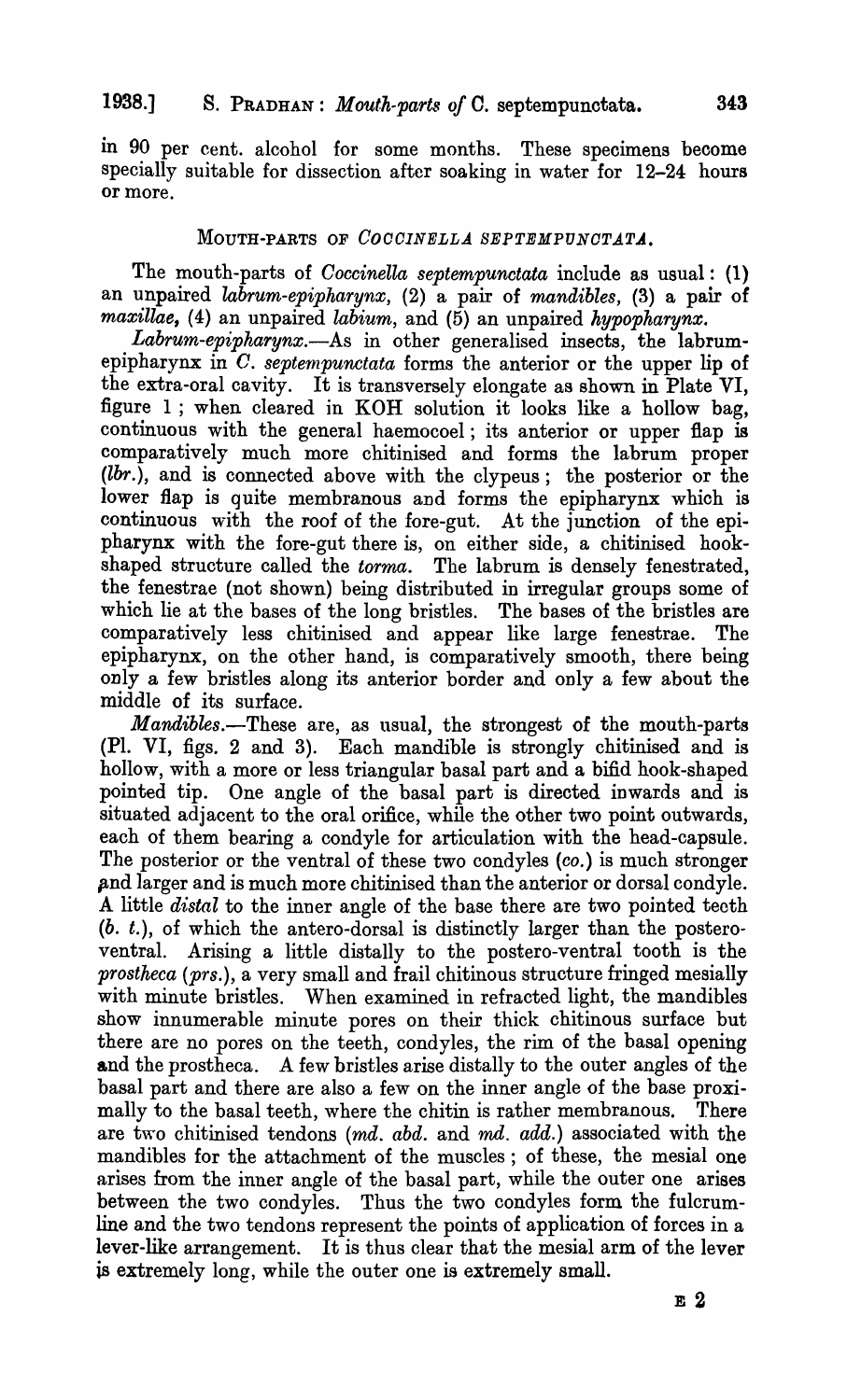*Maxillae.*-The maxillae are (Pl. VI, figs. 4 and 5) too complicated in structure for a final interpretation of their parts from a study of their chitinous- structures alone. They are, therefore, described here as they appear in a cleared specimen.

The maxilla generally consists of the cardo *(ca.),* the stipes *(st.),*  the lacinia (lc.), the galea (ga.), and the palpus. The cardo  $(ca.]$ , in this species as seen from inside, *i.e.,* antero-dorsally, looks like a deep cuplike structure lodged like a condyle into a shallow external depression on either side of the labium *(vide infra).* The proximal rim of the cardo bears three pointed apodemes projecting into the head-capsule; two of them are directed mesially while the third which is the longest is directed outwards. The two mesial apodemes are situated more or less dorso-ventrally to each other. These apodemes provide surfaces for the attachment of muscles. Distally the rim of the cardo is rather low and is connected with the stipital portion of the maxilla.

The stipital portion. forms a hollow, drum-shaped structure which opens proximally into the head capsule, the opening lying in common with that of the cardo; distally the stipital portion is continued into the two lobes of the maxilla. The stipes consists of three separate sclerotised pieces, namely, dorso-lateral  $(d.l.)$ , ventro-lateral  $(v.l.)$  and ventro-mesial *(sg.).* 

From the dorso-mesial side of the stipes arises the lacinia which is hollow and sabre-shaped; its distal portion is fringed mesially with long bristles. Only the dorsal wall of the lacinia is well sclerotised and forms the lacinia proper.

The galea arises from the distal margin of the stipes ventrally to the lacinia, and consists of two segments; the proximal segment is small and tubular and appears neck-like as compared with the bigger headlike distal segment bearing long bristles.

The palpus arises from the distal margin of the stipes at the level of the galea. It consists of four segments which become wider and wider towards the distal end, the distalmost segment forming a big triangle, only one angle of which articulates with the penultimate segment.

Almost the whole of the body of maxilla is covered with bristles while the pores are rather rare.

Labium.-The labium (Pl. VI, figs. 6 and 7) is very much simplified. The pre-labium is a hollow, more or less triangular structure with a pair of palpi, there being no separate glossae and para-glossae. In a cleared specimen, one can sometimes distinguish a faint suture (not shown) on the ventral chitinised flap of the pre-labium running obliquely and just mesially to the origin of each palpus, thus demarcating the median pre-mentum from the lateral palpiger. The dorsal (inner) flap of the pre-labium is quite membranous and spreads out like a cushion to form the ventral (posterior) lip of the extra-oral cavity. This lip, which is the' only representative of the ligula, is furnished with very minute bristles and pores. Proximally the ventral (outer) chitinised flap is continued dorsalwards into a pair of curved chitinous processes which meet dorsally in the middle line. Each palpus is three-jointed, the proximal joint being the smallest.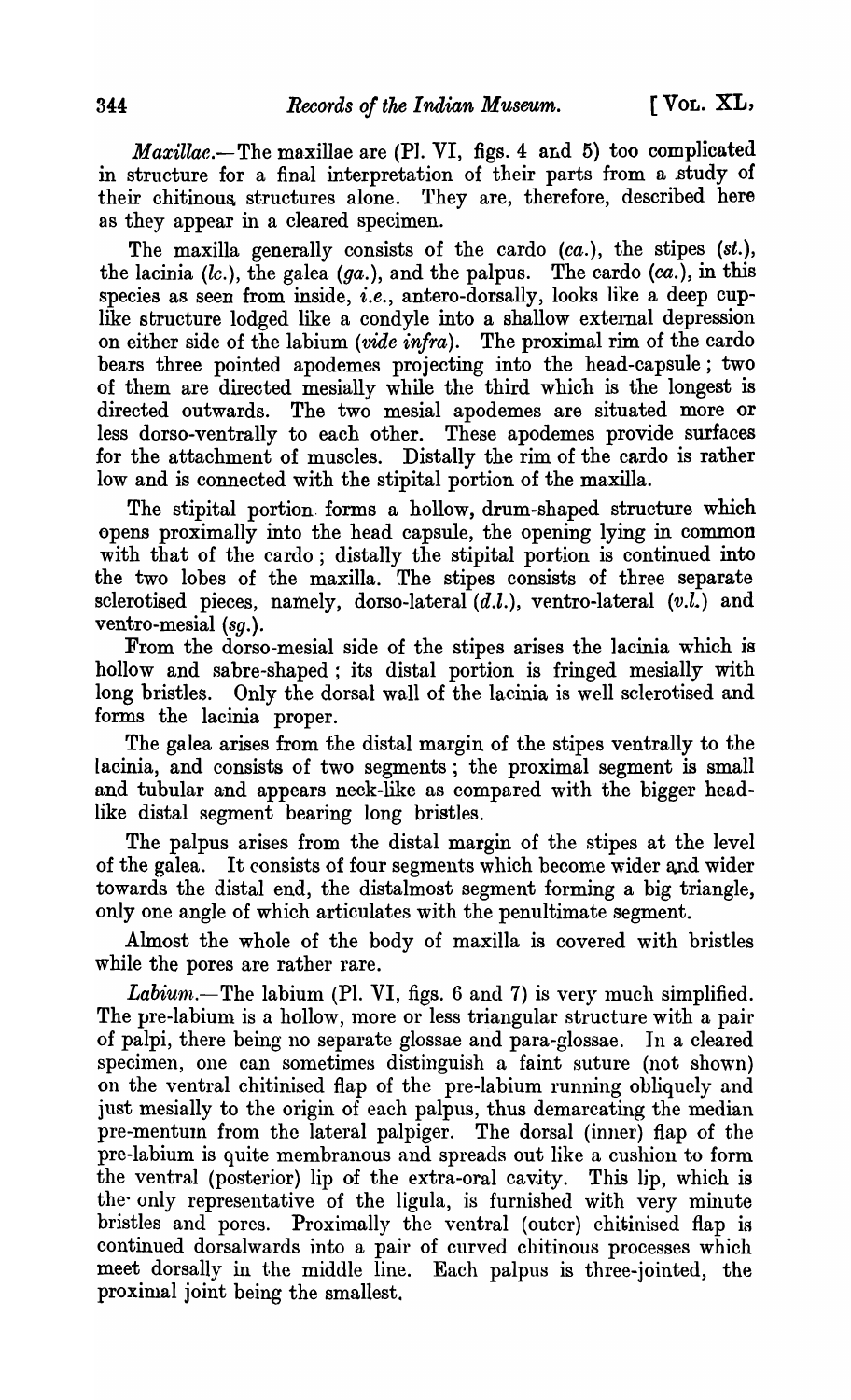The post-labium is separated from the pre-labium by a wide membranous area which allows considerable flexion of the pre-labium upwards. The post-labium consists of two chitinised plates: (1) the proximal sub-mentum, and (2) the distal mentum. The sub-mentum is rigidly fixed to the median sclerotised plate extending between it and the foramen magnum; each of its lateral sides forms part of the cavity which receives the cardo of the maxilla. The mentum is only slightly moveable on the sub-mentum; its sides are curved upwards and the curved portions bend towards the median line and are then continued into the skeleton of the hypopharynx.

*Hypopharynx.*—The hypopharynx (Pl. VI, fig. 7) is a flat membranous fold of the dorsal flap of the post-labial region supported by a set of strong sclerites. The fold begins just proximally to the pre-labium and extends distally almost up to the middle of that structure. The skeleton of the hypopharynx consists of a pair of basal bars on the floor and a forkshaped suspensorium in "the roof of the hypopharynx. Distally each bar almost meets an arm of the fork and proximally the arms of the suspensorial fork are continued beneath the buccal cavity where they converge to form a small median rod. Ventrally the fork is connected through vertical chitinisations with the mentum, while dorsally it is connected with a pair of apophyses  $(ap.)$  which arise near the dorsal articulation of the mandible and lie along the lateral walls of the buccal cavity and the pharynx. The proximal ends of these basal bars lie within small curvatures of the vertical chitinisations between the suspensorial fork and the mentum.

## MUSCULATURE OF THE MOUTH-PARTS.

Recent studies of Snodgrass (1935) have considerably enhanced the importance of musculature in determining the homology of the sclerotised parts, although Imms  $(1931)$  has given a warning that "too exclusive reliance upon this one criterion is undesirable" The study of the musculature is also helpful in understanding the functional significance of the various sclerites.

The musculature of the mouth-parts may be described under two heads, namely (1) the *intrinsic muscles*, and (2) the *extrinsic muscles*.

## MUSCLES OF THE LABRUM.

The intrinsic labral muscles.—The intrinsic musculature of the labrum consists of two sets of fibres  $:$   $-$ 

(a) The first set of muscles, named as *Compressores labri* by Snodgrass, consists of small thin fibres running across and between the anterior and posterior walls of the labrum as sketched by Snodgrass in *Gryllus* or as described by Das (1937) in insect larvae in general. These muscles are so small that their contraction can hardly be effective in any way except in reducing the thickness of the labrum.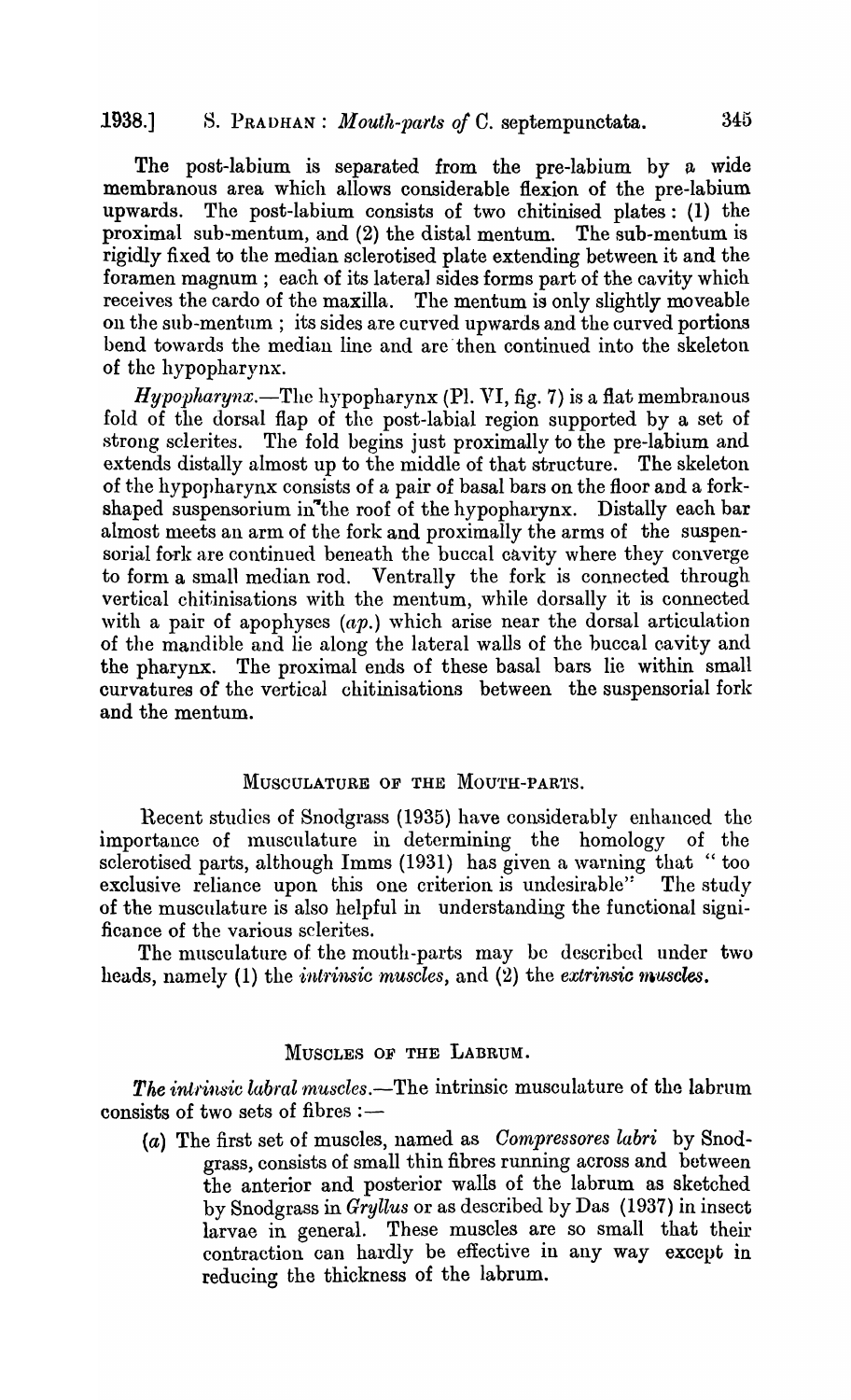(b) The second set of muscles (text-fig. 1, *i,* lbr.) consists of fairly long fibres running almost parallel to the plane of the labrum. They arise from the epipharyngeal membrane about half the way between the median line and the lateral margin, and are inserted close to the lateral margin of the anterior sclerotised plate of the labrum. The contraction of these muscles brings about a curvature of the labrum inwards, thus keeping the *mandibles* steady while grasping the prey.

*The extrinsic labral muscles.*—The extrinsic musculature of the labrum (text-fig. 1, *e.lbr.)* consists of only a single pair of muscles. They originate



TEXT-FIG. 1.-Muscles and nerves of the mandible and labrum as seen from below after removing the labium and the maxillae (reconstructed from dissections and whole-mounts).

ant. *n*. antennal nerve; *e. ant.* extrinsic antennal muscles; *e. lbr.* extrinsic labral muscle; *I.* c. frontal connective; i. *ant.* intrinsic antennal muscles; i. *lbr.* intrinsic labral muscles; *lb. n.* labial nerve; *lbr.* f. *n.* labro-frontal nerve; *lbr. n.* labral nerve; md. *abd.* mandibular abductor muscle; *md. add.* mandibular adductor muscle; md. n. and md. n. 1-5. mandibular nerve and its branches; mx. n. maxillary nerve; s. o. g. sub-oesophageal ganglion.

from the frons and are inserted on the basal angles of the anterior sclerotised wall of the labrum. The contraction of these muscles is capable of effecting (1) an outward flexion, and (2) a lateral movement of the labrum, according as both the muscles of the pair contract simultaneously or each of them separately. The insertion of these muscles does not conform to Das's generalisation (1937) that the lateral muscles are always inserted on the tormae.

#### MUSCLES OF THE MANDIBLE.

There are no *intrinsic muscles* in the mandibles (text-fig. 1).

*The extrinsic muscles oj the mandible.-·These* consist of a strong adductor and a comparatively small abductor muscle. The fibres of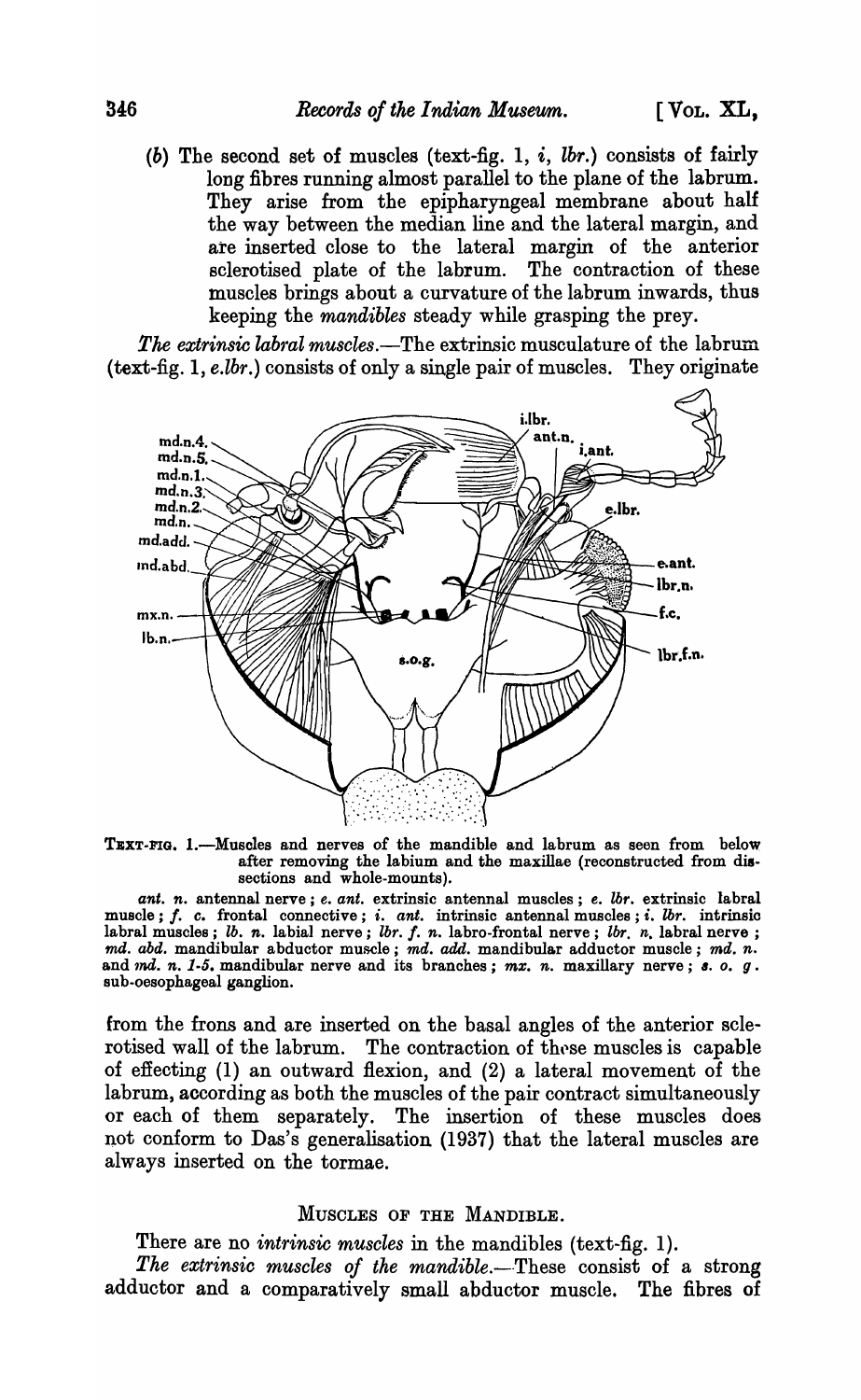## 1938.] S. PRADHAN: *Mouth-parts of* c. septempunctata. 347

the adductor muscle (md. add.) take their origin from the postero-Iateral walls of the cranium and converge to form a chitinous cone-shaped tendon which is inserted on the inner angle of the basal triangle of the mandible. The origin of the abductor muscle (md. *abd.)* is antero-Iateral to that of the adductor muscle and its insertion is on the outer side of the basal triangle, *i.e.,* between the condyles of the mandible, just a little outside the hinge-line. The distance of the abductor from the hinge-line is negligible in comparison with the distance between the adductor muscle and the hinge-line. Thus the adductor muscles are infinitely more effective than the abductor muscle.

#### MUSCLES OF THE MAXILLA.

*(a) The extrinsic muscles of the maxilla.-There* are five extrinsic muscles (text-fig. 2) associated with each maxilla; three of these are



TEXT-FIG. 2.-Muscles and nerves of the maxillae and labium as seen from above after removing the dorsal wall of the cranium, labrum, mandible, etc.

d. f. mx. dorsal flexor of maxilla; *e. lc.* extensor of lacinia; *e. mx.* extensor of maxilla; *lb. n.* labial nerve; *md. n.* mandibular nerve; *mx. n.* and *mx. n.* [.4, maxillary nerve and its branches; *n. f.* nerve; fibre; *p. m.* palpal muscle of the labium; *pr. m.* premental muscle; *rao.* retractores angulorum oris; *s. f.* sense-fibre; 8. o. receptor organ; *S.* o. *g.* sub·oesophageal ganglion; *sg.* f. *g.* sub-galear flexor of galea; *sg.* f. *p.* segmental flexor muscles of the palpus; *st.* f. *sg.* stipital flexor of sub-galea; *st. p.* stipital muscle of the palpus; *sus. sk.* suspensorial skeleton; *v. f.* mx. ventral flexor of maxilla.

inserted on the cardo and two on the stipital portion. The muscles of the cardo are not inserted into the interior of the cardo as is the case in Orthoptera and in the majority of other insects, but on long sclerotised hook-shaped apodemes, the direction and length of the apodeme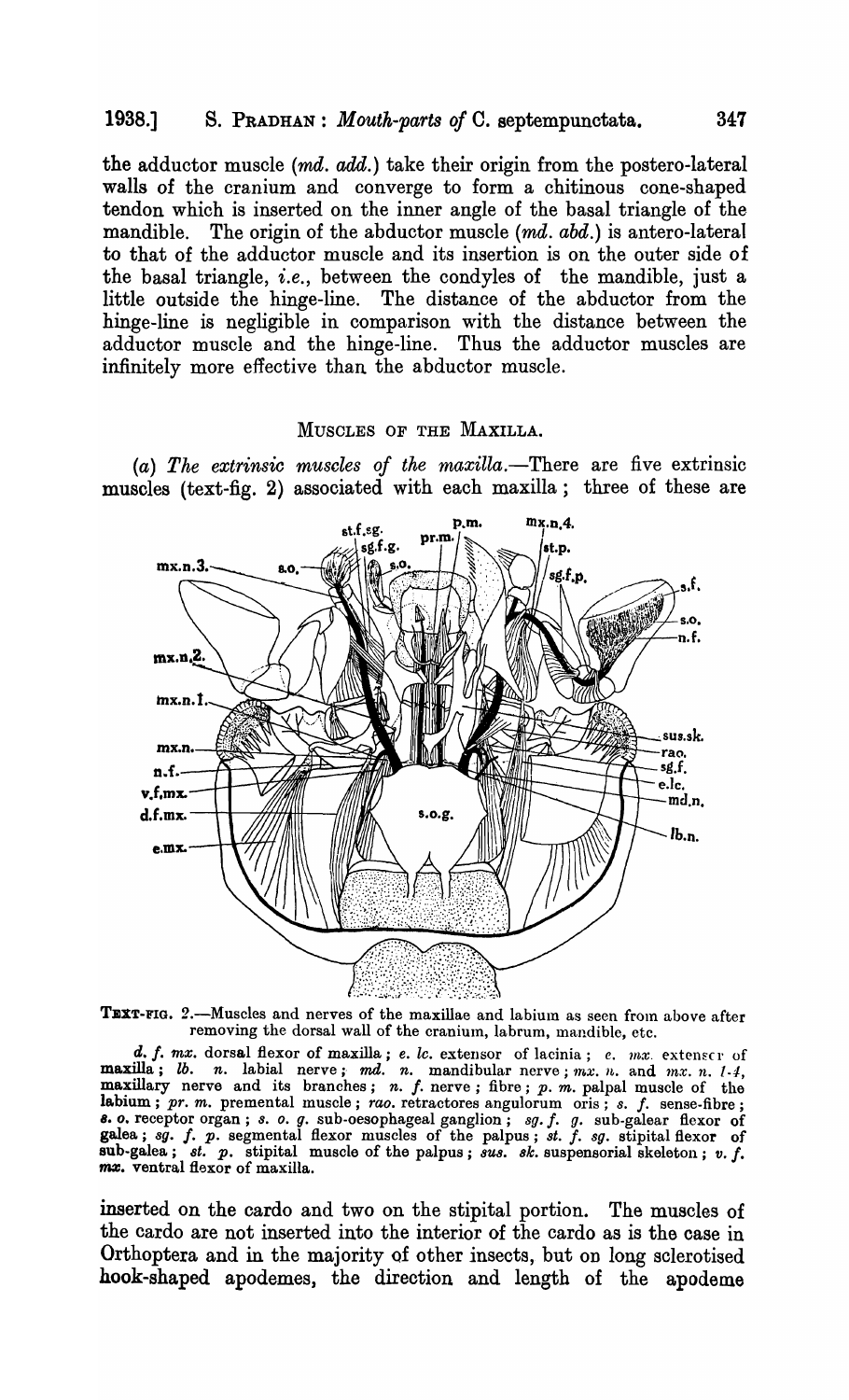determining whether a muscle acts as an extensor or as a flexor. These muscles may be described as  $:$ --

1. *Dorsal (anterior) flexor of the maxilla.*—This muscle  $(d.f.mx.)$  takes its origin partly from the lateral rim of the foramen magnum, and partly from the posterior arm of the tentorium, and is inserted on the dorsal (anterior) apodeme of the cardo.

2. Ventral (posterior) flexor of the maxilla.—This muscle *(v.f.mx.)* also arises from the posterior arm of the tentorium and is inserted on the ventral apodeme of the cardo. It is situated mesially to the dorsal flexor.

*3. Extensor of the* maxilla.-This muscle *(e:mx.)* arises from the lateral wall of the cranium and is inserted on the longest apodeme of the cardo which begins from a place in between the dorsal and the ventral apodemes described above and extends outwards as shown in text-figure 2.

4. *Extensor of the lacinia*.—The fibres of this muscle also take their origin partly from the posterior arm of tentorium and partly from the rim of the foramen magnum. It is inserted on a long process arising from the outer angle of the base of the lacinia. Contraction of this muscle can serve only for the deflexion of the lacinia and not for its flexion. This muscle has not been named as an extensor before. Bauer (1910) calls this muscle as a superior flexor of the maxilla in *Dytiscus narginalis* (Coleoptera), but in his sketch, he does not show any definite proximal boundary of the lacinia and has probably not appreciated the distinct insertion of the muscle on the lacinia. Snodgrass (1935) does not mention any muscle with an extensor function associated with lacinia. He describes only a flexor muscle of the lacinia inserted on the mesial angle of the base of the lacinia. No such flexor muscle is present in *Coccinella septempunctata*, nor has any such muscle been described by Bauer in *Dytiscus.* Das (1937) describes only flexor (cranial and stipital) muscles of the lacinia and defines these muscles, like Snodgrass, as those having their insertion on the inner base of the lacinia, although in his sketches of *Rhagium, Tenebroides* (fig. 28)<sup>1</sup>, and *Agriotes* (fig. 31), all three belonging to the order Coleoptera., he definitely shows that these muscles are inserted on the outer edges of the base of the lacinia. It appears, therefore, that the point of insertion of the lacinial muscle is not constant and that the muscle serves as a flexor or an extensor according as the insertion is near the inner or near the outer angle of the lacinia.

*5. Flex01' of the sub-galea.-This* muscle *(sg.f.),* arises from the ventrolateral rim of the foramen magnum and is inserted on the proximal corner of the sub-galea, *i.e.,* the ventro-mesial sclerite of the stipital region. Neither Snodgrass nor Das describes any muscle of this designation. Bauer (1910) describes a similar muscle under the name of anterior .flexor of maxilla but he has studied this muscle as imperfectly as the extensor of lacinia described above. As already described, the anterior (dorsal) flexor of maxilla is inserted on the apodeme of the cardo in Cocoinellid beetles.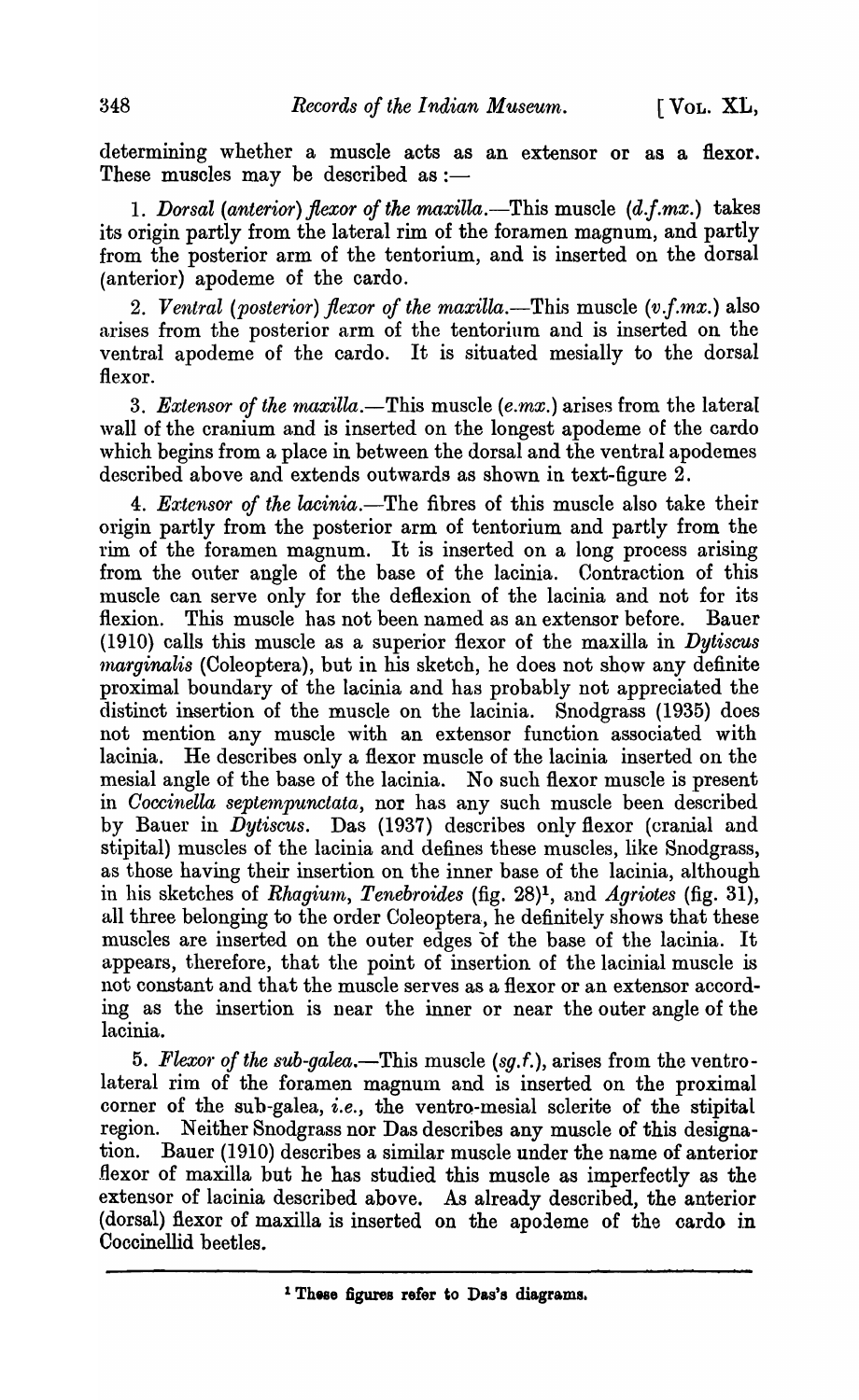*(b) The intrinsic muscles of the maxilla.*-The intrinsic musculature consists of :-

- 1. Sub-galear flexor of galea *(sg.f.g.).*
- 2. Stipital flexor of sub-galea *(st.f.sg.).*
- 3. Stipital muscle of palpus  $(st.p.)$ .
- 4. Proximal segmental flexor of the palpus *(sg.f.p.).*
- 5. Distal segmental flexor of palpus *(sg.f.p.).*

1. Sub-galear flexor of the galea.—This muscle originates from the mesial margin of the sub-galea and runs distally to be inserted on to the base of the distal segment of the galea. This muscle has, in every case, been described to take its origin from the stipes proper, although Das (1937) has, most probably through inadvertence, wrongly named it as the cranial flexor of galea. As the sub-galea is distinctly separate frorn the stipes proper in Coccinellids, I have named the muscle as *sub-qalear flexor of galea.* 

2. *Stipital flexor of the sub-galea.*—This muscle takes its origin from two separate places, *i.e.*, along the small lengths of the mesial margins of both the anterior (dorsal) and posterior (ventral) walls of the stipes. The two sheets of muscle-fibres from the two margins converge towards each other and are inserted along the mesial margin of the sub-galea. A muscle of this nature has not been described before. It may be suspected that it might be the stipital flexor of the lacinia which has been mistaken for the flexor of sub-galea but I have definitely ascertained by repeated dissections and serial sections that the insertion is on the sub-galea and not on the lacinia which lies near by.

No muscular connection between the sub-galea and the stipes has been recorded before and the sub-galea has therefore been regarded as a secondary differentiation from the stipes. Snodgrass writes, " in some insects the area of the stipes supporting the galea is differentiated as a. distinct lobe called the sub-galea, but the base of the true galea is to be determined by the point of attachment of its muscle." The presence of the stipitaJ flexor of the sub-galea in these insects is very significant, as it renders the homology of the sub-galea an open question. If the Inusculature is at all a reliable criterion, the sub-galea should be regarded as a separate entity from the stipes.

3. *Stipital muscle of the maxillary palpus.*—This is a fairly strong muscle with its insertion along the proximal rim of the basal segment of the palpus. This muscle combines in itself both the levator and the depressor muscles described in other insects, the distinction between the two being difficult to make out, both at the origin as well as at the insertion. There is no doubt that the various movements of the palpus are possible by the contraction of some fibres and the relaxation of others.

4. *Proximal segmental flexor of the palpus*.—The fibres of this muscle arise from the second. segment of the palpus and converge to be inserted on the third segment.

*5. Distal segmental flexor of the palpus.-This* muscle is an exact replica of the proximal segmental flexor, originating from the third segment and inserted on the fourth, *i.e.,* the last segment of the palpus.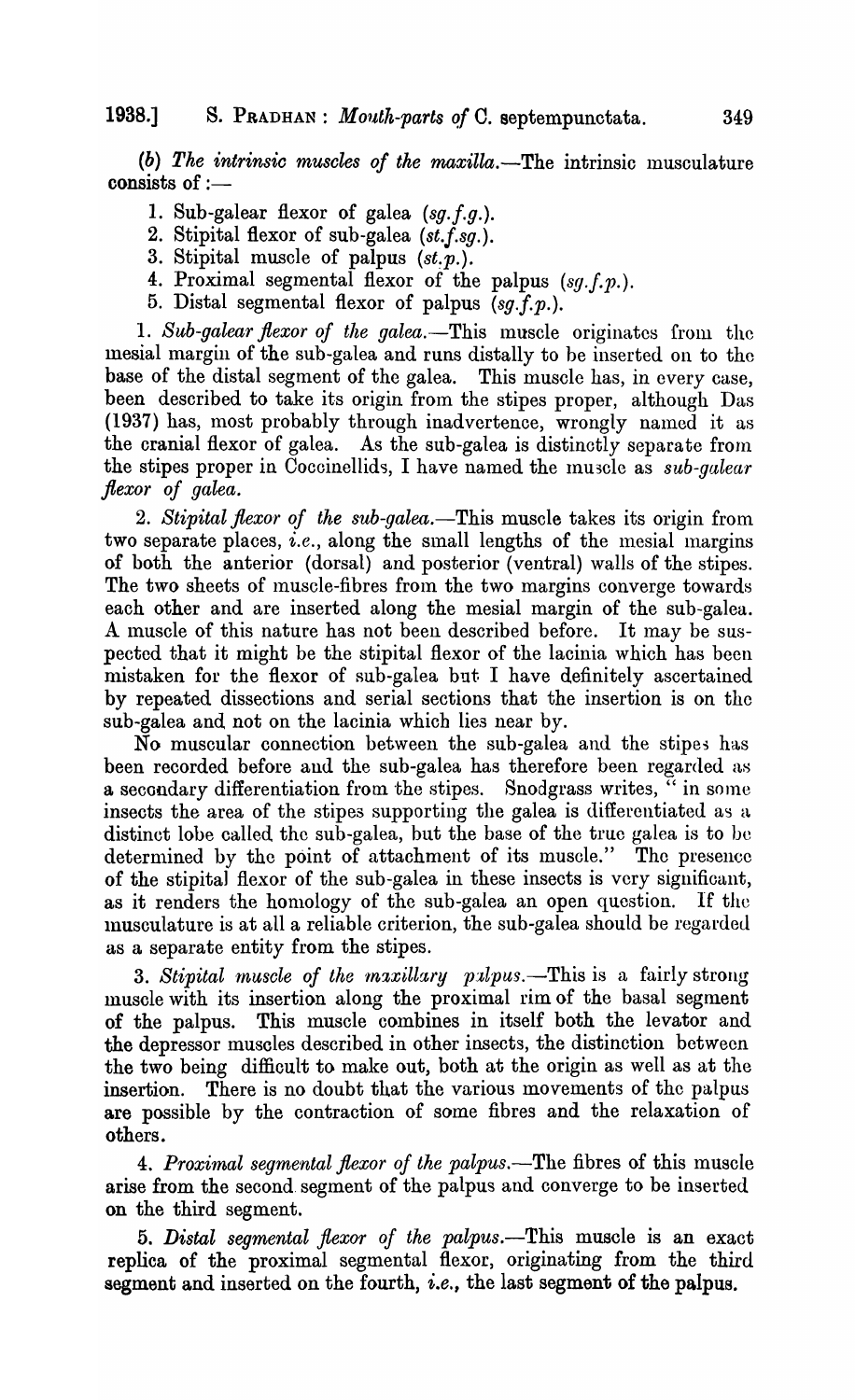## MUSCLES OF THE LABIUM.

There are no *extrinsic muscles* in the labium of these insects. The *intrinsic musculature consists of :—* 

1. Muscles of the pre-mentum  $(pr.m.).$ 

2. Muscles of the palpi  $(p.m.).$ 

1. The muscle of the pre-mentum.-These muscles originate from a median pointed fragma on the base of the sub-mentum and are inserted along the ventral rim of the base of the pre-mentum. Careful observation reveals a grouping of these fibres into four sets lying at the same level. This grouping probably represents two pairs of muscles which have been named by Das as median and lateral muscles of the pre-mentum in insect larvae. The contraction of these muscles serves to retract the pre-mentum, the retraction being made possible on account of the wide membrane between the pre-mentum and the mentum.

2. The muscles of the palpi.—These muscles originate from the proximal sclerotised rods of the pre-mentum and run above the pre-mental muscles to be inserted on the bases of the palpi. The action of these muscles like that of the palpal muscles of the maxillae is to give various movements to the palpi.

### MUSCLES OF THE HYPOPHARYNX.

The hypopharynx proper has no muscles but mention may be made of a pair of muscles (text-fig. 2, *rao.)* which arise from the dorsal wall of the cranium and are inserted on what has been described by Snodgrass as the oral branches of the suspensorial sclerites of the hypopharynx. A mention of these muscles at this place is justified on the ground that the contraction of these muscles raises the floor not only of the buccal cavity (post-oral) but also of the cibarium (pre-oral).

## THE NERVE-SUPPLY OF THE MOUTH-PARTS.

A survey of the available literature shows that the nerve-supply of the insect mouth-parts has not been adequately studied. So far little effort has been made to homologise or even to name the various branches of the appendicular nerves of the insect head. Our knowledge of insect neurology being so deficient, hardly anything can be stated at present about the value of nerve-supply in determining the morphological relations of the mouth-parts. But this much is clear that much study is needed to fill up this gap in our knowledge of insect anatomy.

All the mouth-parts, except the labrum, receive their nerve-supply from the infra-oesophageal ganglion, the various nerves supplying the mouth-parts being (1) *labral nerve,* (2) *mandibular nerve,* (3) *maxillary nerve,* and (4) *labial nerve,* all of which are paired.

1. *Labral nerve.-This* nerve arises in common with the frontal nerve-connective from the tritocerebrum, the common stem being known as the labro-frontal nerve (text-fig. 1, *lbr. f.).* The labro-frontal nerve soon divides into its two components. The labral nerve, as shown in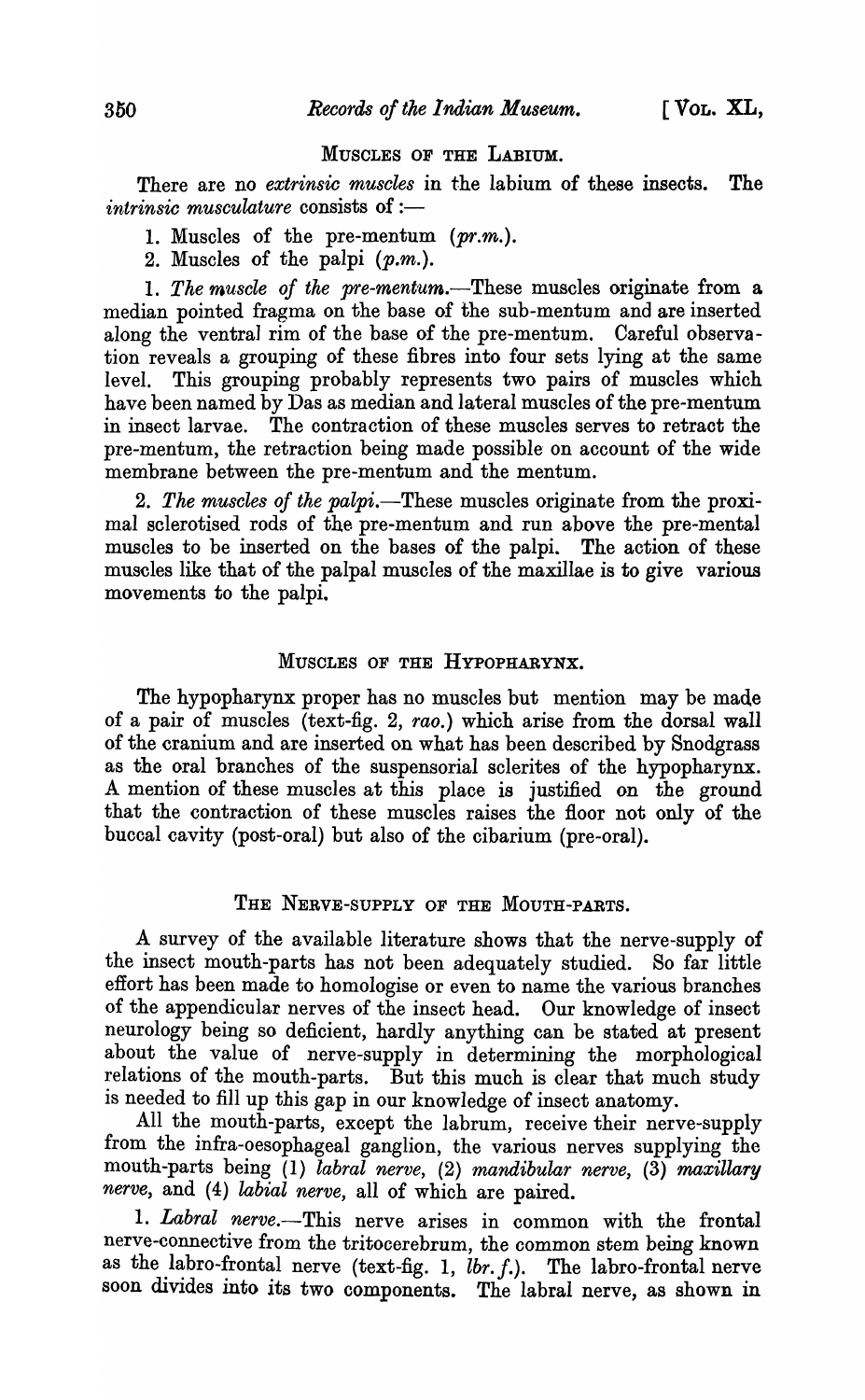text-fig. 1, gives off various minute branches to the roof of the cibarium before entering the labrum proper where it branches profusely.

2. *Mandibular nerve.*—The mandibular nerve (text-fig. 1, md.n.) arises from the infra-oesophageal ganglion near the circum -oesophageal connectives. About half-way between the brain and the mandible, the nerve gives off a branch the *ramus muscularis proximalis*  $(md.n.1)$ , to the mandibular muscles. This branch of the mandibular nerve soon divides into two sub-branches, one of which  $(md.n.2)$  innervates the adductor and the other  $(md.n.3)$  the abductor muscle of the mandible. After giving off this branch, the mandibular nerve passes over the tendon of the adductor muscle and enters the cavity of the mandible wherein it divides into several branches innervating the entire body of the mandible  $(md.n.4)$ . There is also a second branch supplying the muscles (md.n.5) which may be called the *ramus muscularis distalis.*  It arises from the mandibular nerve after the latter enters the body of the mandible. It comes out of the mandible and reaches almost the origin of the mandibular muscles where it divides to innervate both the adductor and abductor muscles.

*3. Maxillary nerve.-The* maxillary nerve is the stoutest nerve (text-fig. 2, *mx.n.)* in the head-capsule and arises antero-Iaterally from the infra-oesophageal ganglion. At a little distance from its origin, it gives off a comparatively slender branch, the *ramus muscularis* (mx. n.1). This branch soon gives off a long but fine sub-branch to the extensor of the maxilla and then passes through the muscle-complex arising from the tentorium and the rim of the foramen magnum *(i.e.,* the dorsal and ventral flexors of the maxillae, the extensor of lacinia and the flexor of sub-galea). The branch to the extensor of the maxilla also gives minute branches to the glands in the region of the eye and the antenna as shown in text-fig. 2. There is a triangle formed by nerves in this region  $(n.t.)$ . After giving off the ramus muscularis, the maxillary nerve  $(mx, n.2)$ , enters the cavity of the maxilla as the most prominent nerve, passes through the stipital flexor of the sub-galea and reaches the level of the distal end of the stipital region. Here it gives off a branch to the galea  $(mx, n, 3)$  and turns away into the maxillary palpus wherein  $(mx.n.4)$  it passes on through various muscles till it reaches the last segment of the palpus where its fibres spread out to form a prominent cone-shaped receptor organ (s.o.). The branch entering the galea also ends into a number of sense-cells situated in the distal segment of the galea. The maxillary nerve, during its course, gives off very minute branches to the various muscles within the maxilla through which it passes.

*4. Labial nerve.-The* labial nerve arises (text-fig. 2, *l.b.n.)* from the infra-oesophageal ganglion mesially to the maxillary nerve and passes over and along the labial muscles supplying them with very minute branches at the level of the mentum. On reaching the base of the labial palp, the labial nerve, after giving off very minute branches to the ligula, enters the labial palp and continues to its last segment to supply the sense-cells lodged therein.

Shortly after its origin, the labial nerve also gives off a small branch to the labial glands.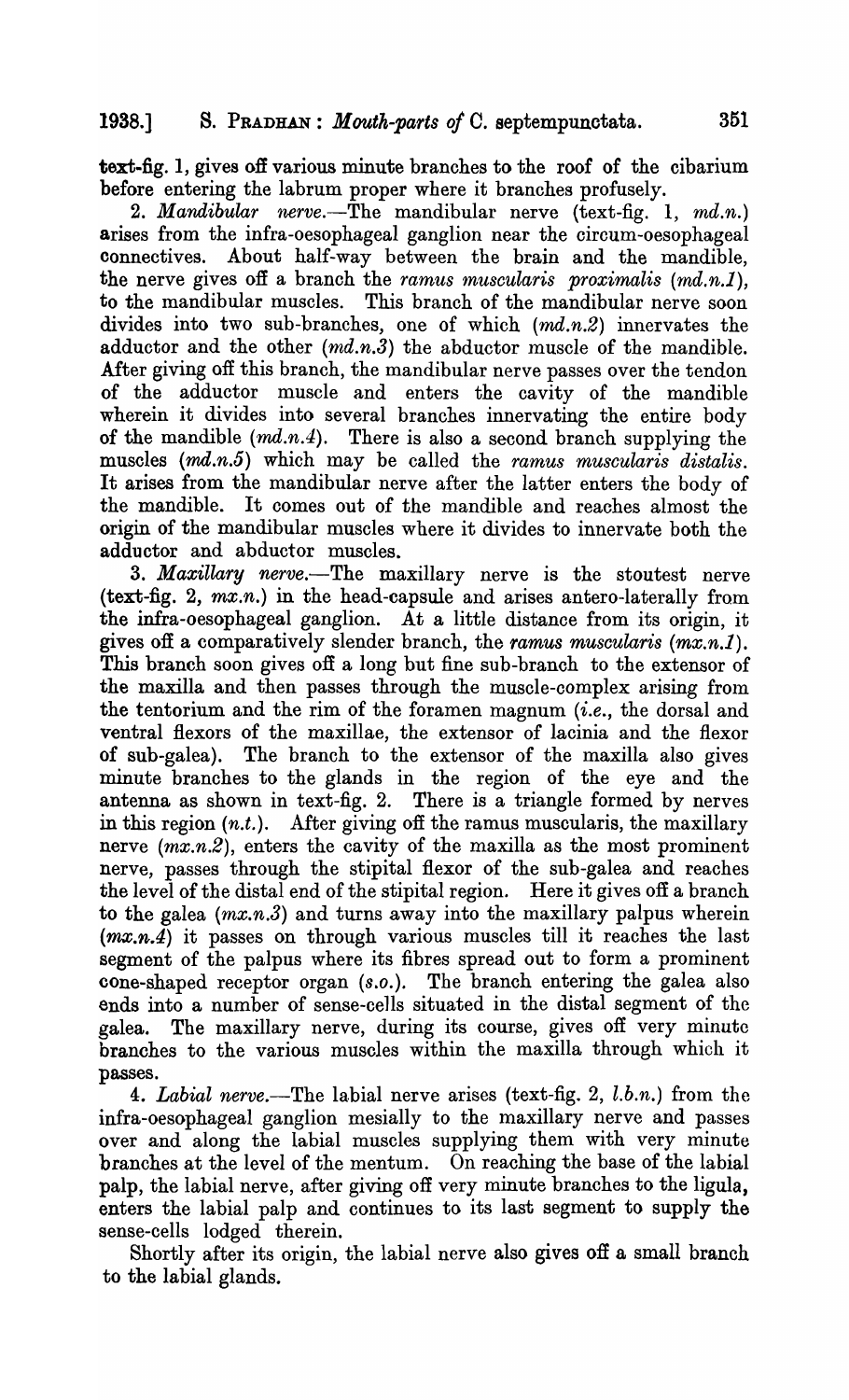### RECEPTOR ORGANS ON THE MOUTH-PARTS.

As referred to above, the chief centres at which the receptor-cells have accumulated on the mouth-parts are the distalmost segments of (1) the maxillary palpus, (2) the galea, and (3) the labial palpus (text-fig. 2).

Morphologically the sense-cells at all these centres are alike. They are fusiform in shape, and are supplied at their proximal ends with fine nerve-fibres  $(n, f)$ , while their distal ends are continued into still finer sensory fibres  $(s.f.)$ . The receptor-cells of the maxillary palpus are, however, smaller than those of the galea. The receptor-cells in the maxillary palpus, in fact, are so small and so compactly crowded in spindle-shaped groups that their separate identity is made out with difficulty.. Next to the eyes, the receptororgan of the maxillary palpus, is by far the most highly developed reseptor organ in the head of these beetles. As shown in text-figure 2, it looks like a beautiful cone-shaped bouquet filling almost the whole of the distalmost segment of the palpus.

The sense-fibres in the galea enter the bases of long fine bristles, those in the maxillary palpus end at the bases of minute hollow pegs<sup>1</sup> whereas those in the labial palpus the sense-fibres end on a very thin chitinous surface although there are a few minute hollow pegs also present at the extremity.

The recognition<sup>2</sup> of these receptor organs is important as it fills up the gap left by Mclndoo (1916) in his study of olfactory organs in Coleoptera. Mclndoo searched for these organs in several parts of the body of Coleoptera (including Coccinellids) but omitted the mouth-parts where the sense-organs are best developed, at least in the Coccinellidae, although he suspected their presence on these parts.

In his experiments on *Epilachna borealis* in which he tested as to which parts of the body are affected by odor stimuli; McIndoo records, " They were extremely quiet and when tested they generally moved away slowly. They often vibrated the antennae and *mouth-parts*<sup>3</sup> and sometimes the legs." About the reaction of the same beetles after removal of antennae, McIndoo records " When tested with odors, most of them worked the *mouth-parts;* some moved away, a few vibrated one or more legs and some failed to respond." These observations clearly show that the mouth-parts are probably most sensitive in these beetles.

## COMPARISON OF MOUTH-PARTS IN CARNIVOROUS AND HERBIVOROUS COCCINELLIDS.

Besides those of *Ooccinella septempunctata,* the mouth-parts of six other species have been examined and sketched (text-figs. 3-6), two of these species are herbivorous, and four are carnivorous. This comparative study reveals the following significant differences which are probably

<sup>1</sup> These pegs are too small to be shown in the text-figure.

<sup>&</sup>lt;sup>2</sup> Sense-organs have already been described on the palpi at least in *Dytiscus*.

a The italios are mine.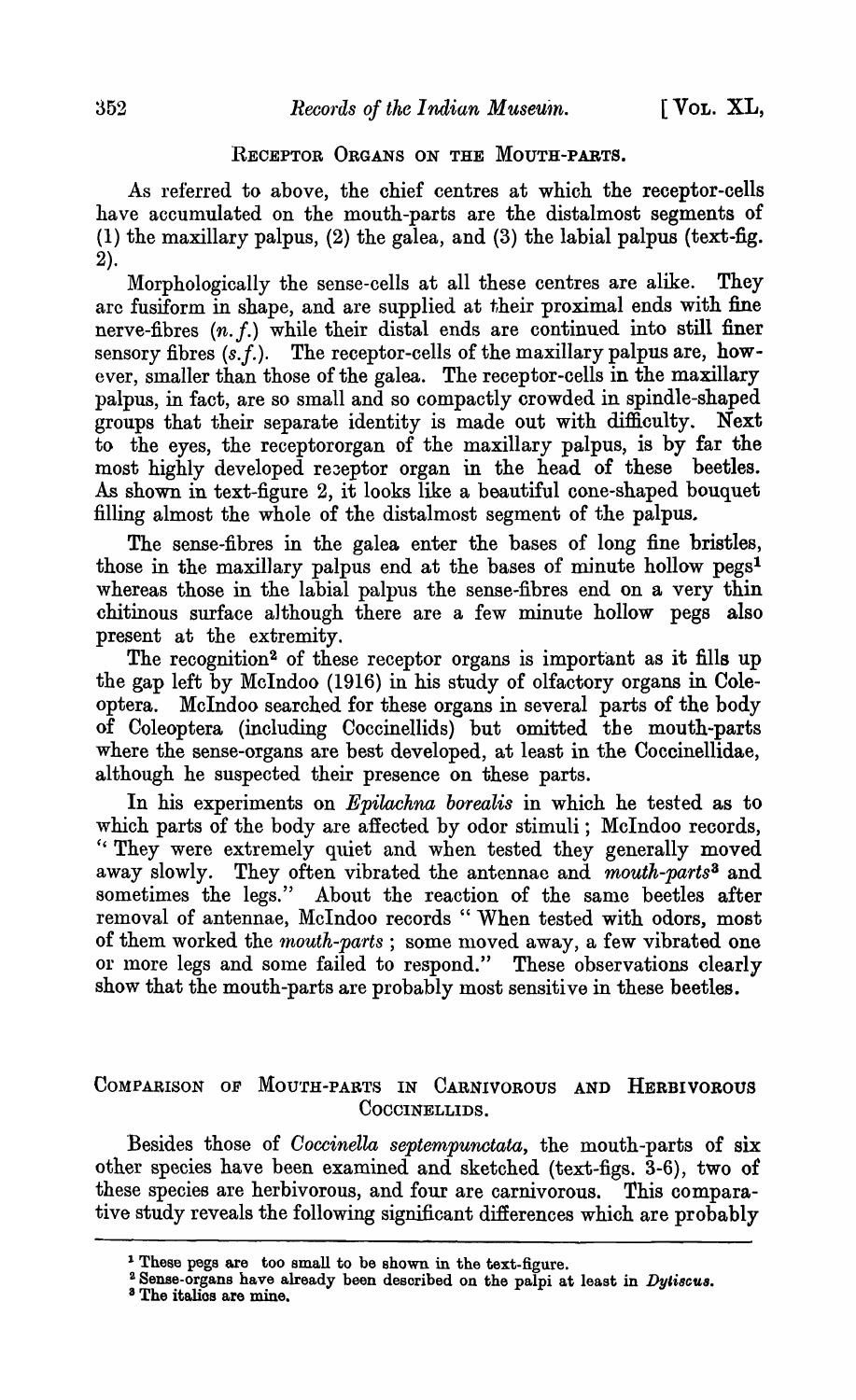correlated with differences in feeding habits (carnivorous or herbivorous) of these beetles.

*1. Labrum.-As* text-fig. 3 brings out sufficiently the specific differences, a detailed account is hardly necessary.



TEXT-FIG. 3.-Labrum of Coccinellids.

*a. Epilachna indica; b. E. vigintioctopunctata;* c. *Synia melanaria; d. Ohilomene, 8ezmaculata; e. Oh.iiocoru8 nigritu8* ; f. *Brumu8 8uturalis.* 

2. *Mandibles.*—The mandibles (text-fig. 4) show the most important and constant differences between carnivorous and herbivorous Coccinellids-differences which are probably more or less constant throughout the whole order Coleoptera. This, however, is not unexpected since mandibles are mechanically the most important of the mouth-parts. The mandibles of the herbivorous genus *Epilachna (E. indica* text-fig. *4, a, b),* and *E. vigintioctopunctata* (text-fig. 4, *c)* are characteristically differentiated into (a) distal *incisor portion* (in.) meant for scraping the epidermis of the leaves on which these beetles feed, and (b) the proximal *molar area (m.s.)* where the scrapings are masticated. The incisor portion is provided with a large number of teeth of various sizes, whereas the molar surface is rather uniformly tuberculated with masticatory teeth. The mandibles of the carnivorous species examined are essentially similar to those of *C. septempunctata* with a strong bifid incisor portion and two pointed basal teeth, the molar area being entirely smooth, with no masticatory teeth. The mandibles of *Brumus suturalis* (text-fig.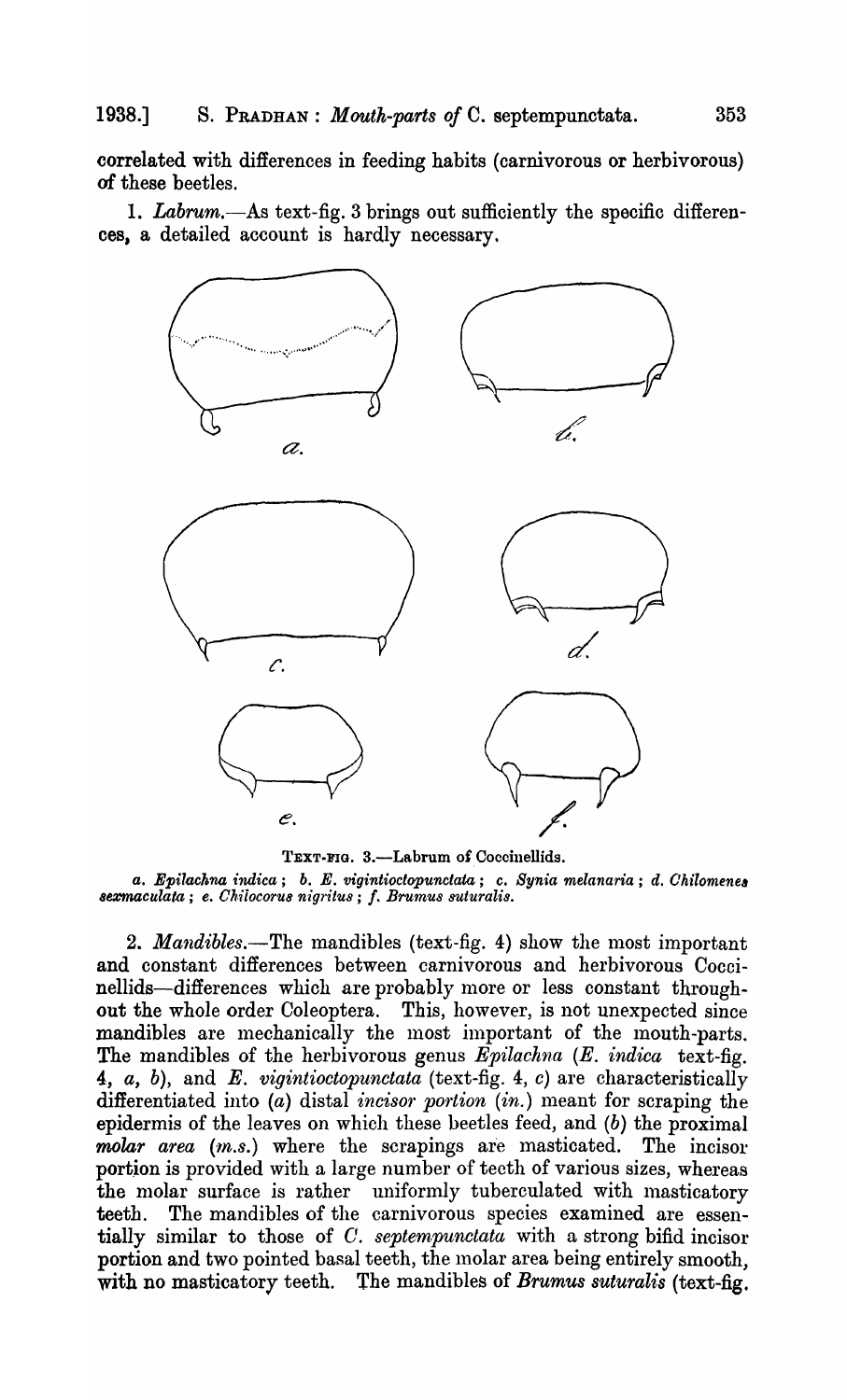4, *g)* and *Ohilocorus nigritus* (text-fig. 4, *f)* are not even bifid at their distal extremity. The mandibles of the larval stages of E. *indica*  (text-figs. 4, h-k) and of the first instar larva of *Ohilomenes sexmaculata*  (text-fig. 4, l) have also been examined. As shown in the sketches, the



TEXT-FIG. 4.-Mandibles of Coccinellids.

a. Epilachna indica (ventral or posterior view) ; *b. E. indica* (dorsal or anterior view: *in.* incisor portion; *m. s.* masticatory (molar) portion, *c. E. vigintioctopunctata* (ventral view); *d. Synia melanaria* (ventral view); *e. Chilomenes sexmaculata* (ventral view); view); d. Synia melanaria (ventral view); e. *Chilomenes sexmaculata* (ventral view); *f. Chilocorus nigritus* (ventral view); *g. Brumus suturalis* (ventral view); *h. E. indica* (1st instar); i. E. *indica* (2nd ins tar) ; j. E. *indica* (3rd instar); k. E. *indica* .(4th  $\sum_{i}$ nstar);  $l.$  *Chilomenes* sp. (1st instar).

mandibles of the earlier instars of E. *indica* have simple incisor portions showing greater resemblance to those of carnivorous Coccinellids. This fact combined with the observation that the first instar larvae of E. *indica* show a carnivorous tendency in eating up the unhatched eggs of their own parentsl, throws some light on the ancestry of the herbivorous Coccinellids which have probably descended from carnivorous forms.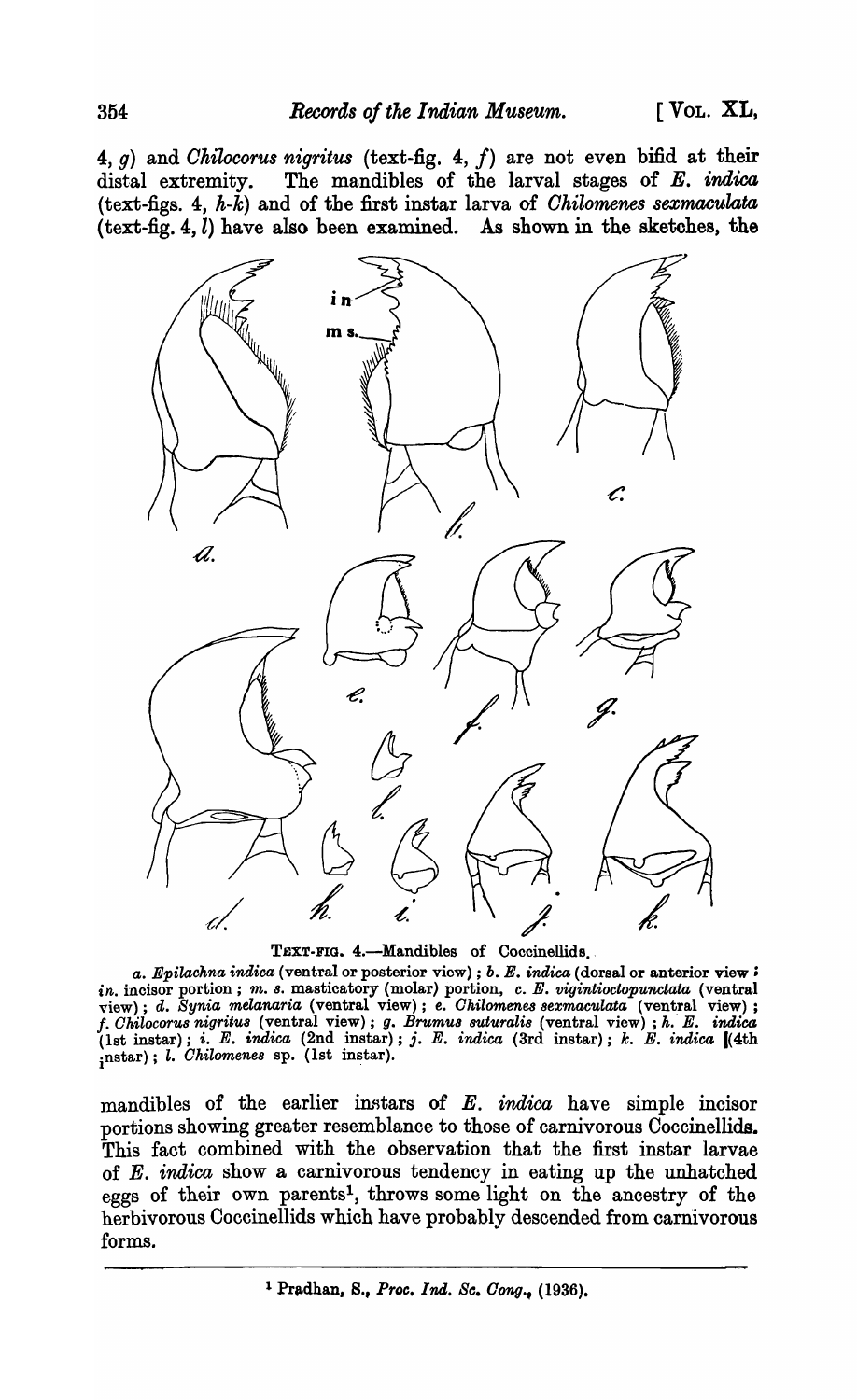*Maxillae.-The* chief visible difference in the chitinous structure of the maxillae (text-fig. 5) lies in the galea which is comparatively much larger in species of *Epilachna* (text-fig. 5, *a,* h) than in the carnivorous



TEXT-FIG. 5.-Maxillae of Coccinellids, (dorsal or anterior view). *a. Epilachna indica; b. E. vigintioctopunctata; c. Ghilomenes 8exmaculata;* d. *8ynia melanaria;* e. *Chilocoru8 nigritu8;* f. *Brumu8 suturalis.* 

forms. The study of the nerve-supply indicates that this structure is chiefly sensory in function. It may be conjectured that as the *Epilachna*  beetles remain scraping the epidermis, the galeae are in constant contact with the leaf-surface and serve, on account of their sensory nature, to guard against scraping that portion of the epidermis on which some harmful substance may be lying. Thus the galea may have become better developed in the herbivorous forms.

Labium.-The study of the labium (text fig. 6) shows two important differences between the carnivorous and herbivorous Coccinellids :-

1. The pre-labium in carnivorous forms (text-fig. 6, *cj)* is comparatively larger and more expanded than in the herbivorous genus *Epilachna* (text-fig. 6, *a, b)* as is clear from the diagrams. I am not able to explain this difference on the basis of their dietetic deviation.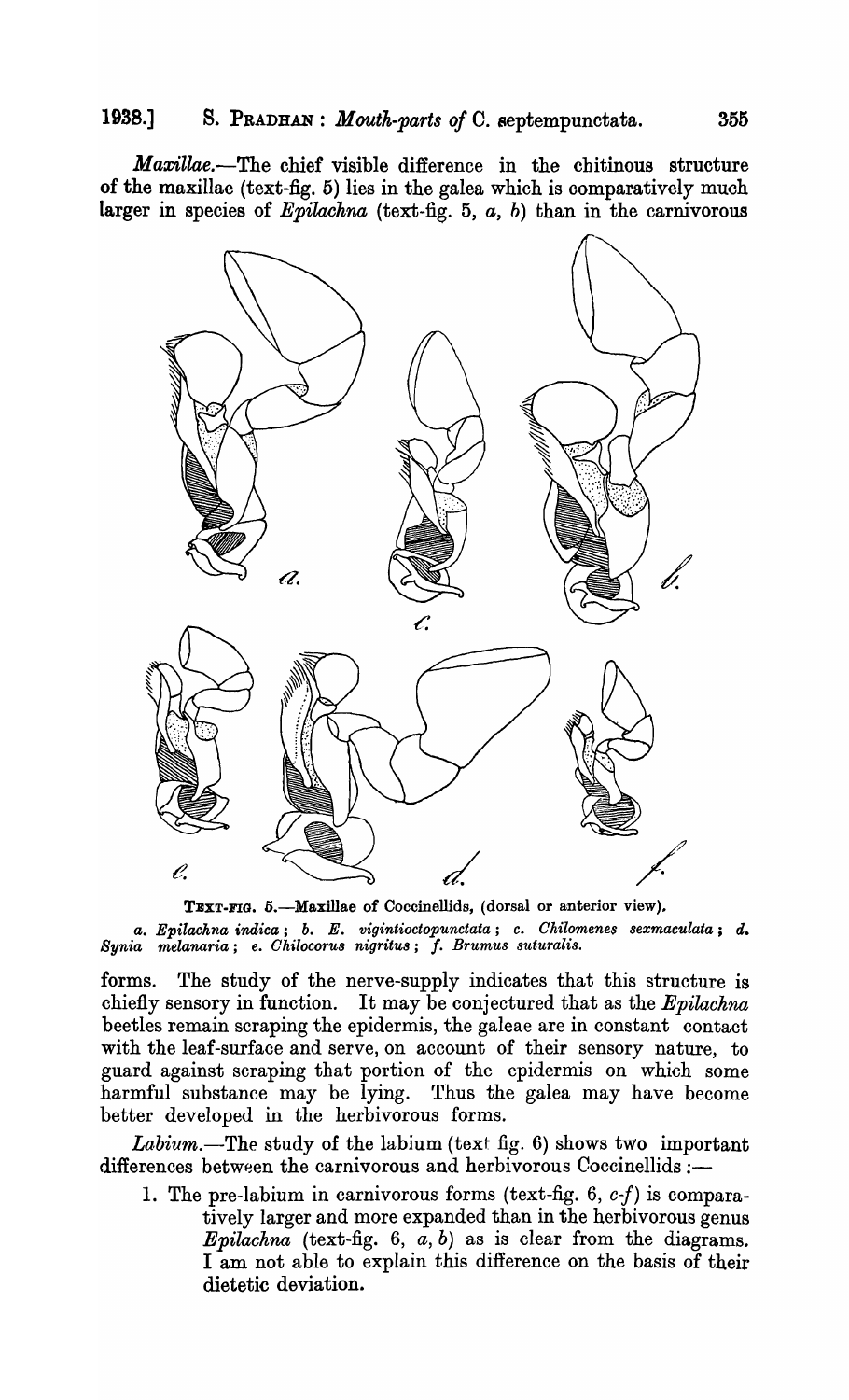2. The membranous connection (m) between the pre- and the postlabium which allows the pre-labium to be inflected upwards in carnivorous forms has become fairly strengthened in herbivorous forms in which the pre-labium is not inflected



TEXT-FIG. 6.-Labium.

a. *Epilachna indica*; b. *E. vigintioctopunctata*; c. Synia melanaria; d. Chilomenes *8e;rmaculata; e. Chilocorus nigritus; f. Brumus suturalis; m. membrane between* mentum and sub-mentum.

> upwards. This difference is probably correlated with the mode of feeding in this way: *Epilachna* remains continuously scraping the epidermis with its mouth-parts almost at right angles to the leaf-surface while the carnivorous Coccinellids pick up their prey and suck its juice while keeping the prey raised above the surface. The pre-labium, thus, has to be often inflected upwards in carnivorous forms, a need for which seldom arises in the herbivorous *Epilachna.*

#### SUMMARY.

This paper embodies  $:$   $-$ 

- 1. A description of the chitinous structures of the mouth-parts of *O. septempunctata.*
- 2. A description of both the extrinsic and intrinsic musculature of the mouth-parts of the same species, with the function of the muscles in each case.
- 3. A description of the nervous supply of the mouth-parts of the same species.
- 4. A comparison of the chitinous structures of the mouth-parts in seven species of Coccinellidae.
- 5. A short description of the sense-organs situated on the mouthparts.

These studies have brought to light some facts of morphological importance. Thus, for example, the muscles of the designations *Extensor of Lacinia, Oranial Flexor of Sub-galea,* and *Stipital Flexor of Sub-galea*  do not exist in literature, the first two being recorded but differently interpreted, while the last one not being recorded at all.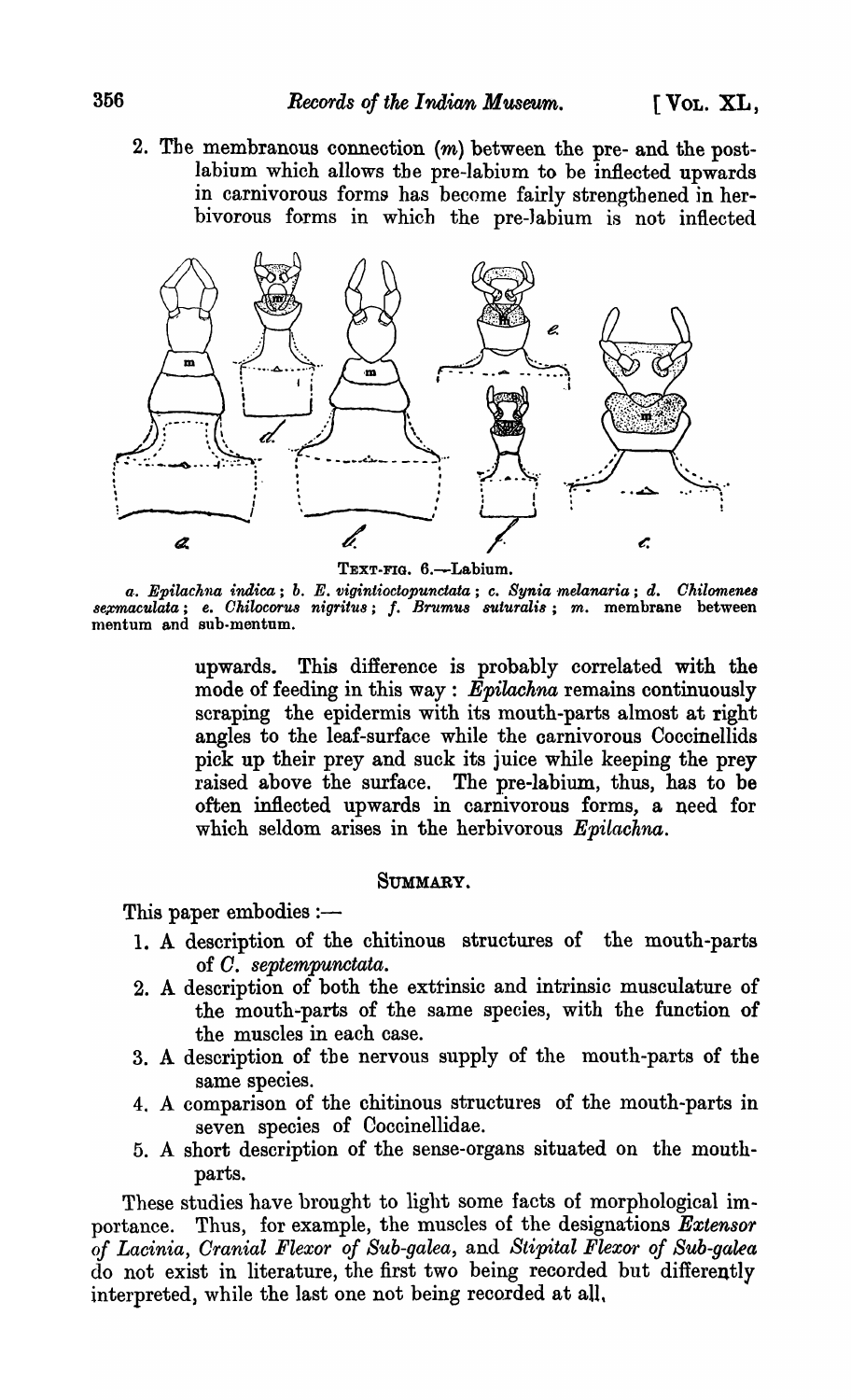The study of nervous supply has revealed prominent aggregations of sensory cells in the labial and maxillary palpi and the galea. These sense-organs appear to be olfactory in nature. Thus, these findings fill up the gap left by McIndoo (1916) in his study of olfactory sense-organs in several parts of the body of Coleoptera. Mclndoo searched for these organs in several parts of the body of Coleoptera (including Coccinellidae) but omitted to examine the mouth-parts where they are best developed in Coccinellidae at least.

#### LIST OF REFERENCES.

- Bauer, A., 1910.-Die Muskulatur von Dytiscus marginalis. Ein Beitrag zur Morphologie des Insecktenkorpers. Z. *Wiss. Zool. Leipzig*  XCV, pp. 594-646.
- Beir, M., 1928.-Vergleichende Untersuchungen tiber das Centralnervensystem der Coleopteren larven. *Z. Wiss. Zool. Leipzig* CXXX> pp. 176-250.
- Das, G. M., 1937.—The Musculature of the Mouth-parts of Insect Larvae. *Quart.* J *Micr. Sci.* London LXXX, pp. 39-80.
- Fernando, W., 1934.—The Development and Homologies of the Mouthparts of the Head-Louse. *Quart,* J. *Mic'r. Sci. London* LXXVI, pp. 231-242.
- Frew, J. G. H., 1923.-- On the Morphology of the Head Capsule and Mouth-parts of *Ohlo1"ops taeniopus* Meig. (Diptera). J. *Linn. Soc. London* XXXV, pp. 399-410.
- Heider, K., 1925.---Ueber Eunice. Systematisches, Kiefersack, Nervensystem. *Z. Wis8. Zool. Leipzig* CXXV, pp. 55-90.
- Hochreuther, R., 1912.—Die Hautsinnesorgane von Dytiscus marginalis L., ihr Bau und ihre Verbreitung am Korper. Z. Wiss. Zool. *Leipzig* CIII, pp. 1-114.
- Holste, G., 1910.-Das Nervensystem zon Dytiscus marginalis L. Ein Beitrag zur Morphologie des Insektenkorpers. *Z. Wiss. Zool. Leipzig XCVI*, pp. 419-476.
- Imms, A. D., 1934.—A General Text-Book of Entomology, London.
- Imms, A. D., 1937. Recent Advances in Entomology, London.
- Kukenthal, W and Krumbach, T., 1926-38.-*Handbuch der Zoologie*, IV, Hfts i, ii, Berlin.
- Macgillivary, A. D., 1923.—External Insect Anatomy: A Guide to the Study of Insect Anatomy and an Introduction to Systematic Entomology, Urbana, Ill.
- McIndoo, N. E., 1914.—The Olfactory Sense of the Honey-bee. J. Exp. *Zool. Philadelphia* XVI, pp. 265-346.
- McIndoo, N. E., 1915. The Olfactory Sense of Coleoptera. *Bull. Marine Biol. Lab. Woods Hole* XXVIII, pp. 407-460.
- Newton, H. C. F., 1931. On the so-called 'Olfactory Pores' in the Houey-bee. *Quart,* J. *Micr. Sci. London* LXXIV, pp. 647-668.
- Orlov, J., 1924.--Die Innervation des Darmes der Insekten (Larven von Lamellicorniern). *Z. Wiss. Zool. Leipzig* CXXII, pp 425-· 502.
- Packard, A. S., 1909.—A Text-Book of Entomology, London.